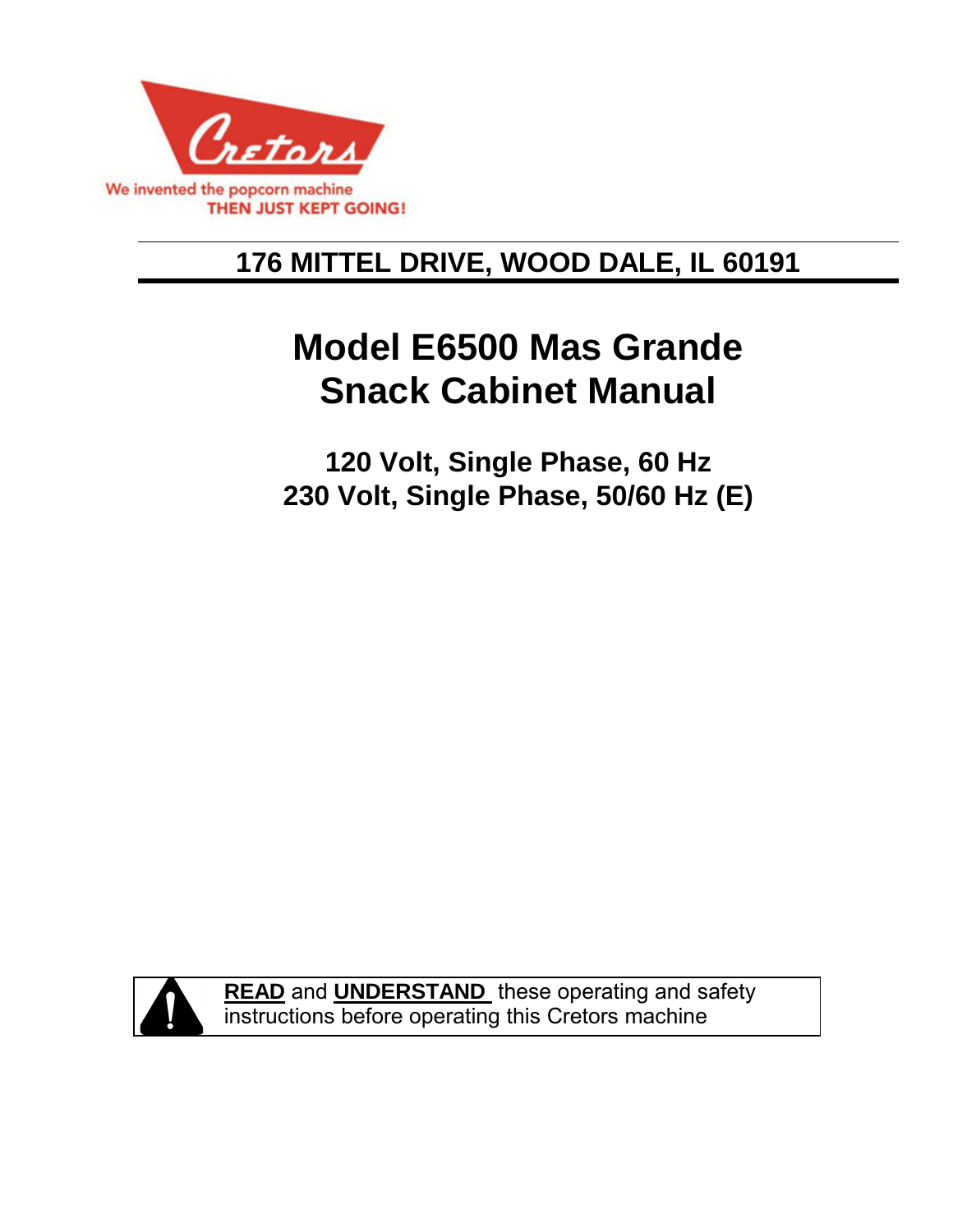## **TABLE OF CONTENTS**

| $\mathbf{L}$ |  |
|--------------|--|
| ΙΙ.          |  |
| III.         |  |
| IV.          |  |
| V.           |  |
| VI.          |  |
| VII.         |  |
| VIII.        |  |
| IX.          |  |
| $X_{-}$      |  |
| XL           |  |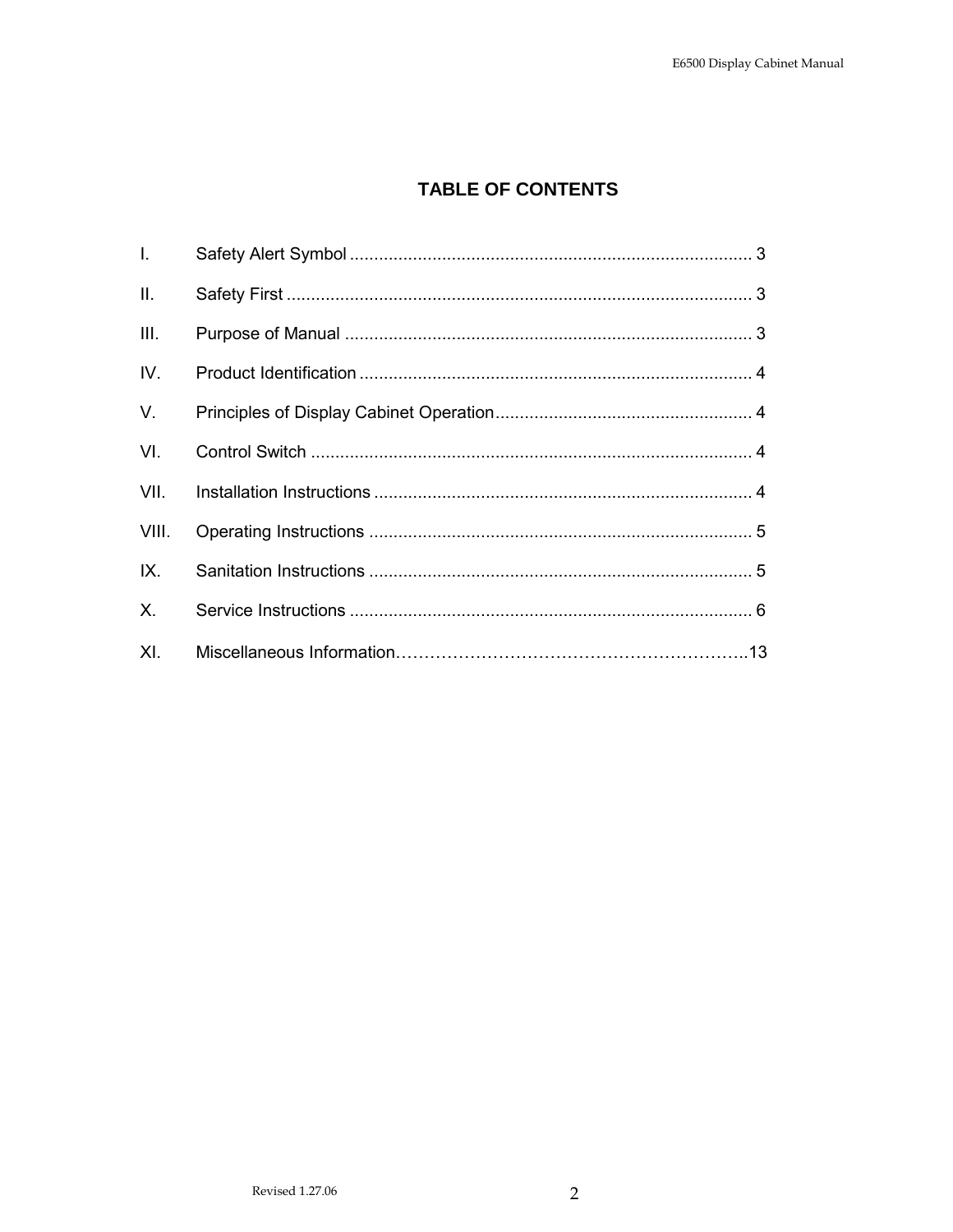## **I. SAFETY ALERT SYMBOL**

The symbol shown is used to call your attention to instructions concerning your personal safety and the safety of others. Watch for this symbol. It points out important safety precautions. It means **ATTENTION! Be Alert! Your personal safety is involved!** Read the message that follows and be alert to the risk of personal injury or death.



#### **II. SAFETY FIRST**



The information in this manual is essential for the safe installation and operation of your Cretors unit. The manual must be read and understood before installing, and operating the equipment, or equivalent training must be provided.



The employer shall instruct each employee in the recognition and avoidance of unsafe conditions, as well as, the regulations applicable to his work environment and to control or eliminate any hazards or other exposure to illness or injury. Ref.: 29 CFR 1926.20  $(b)(4)(a)(2)$ 



It is understood that safety rules within individual companies vary. If a conflict exists between the safety procedures contained in this manual and the rules of a using company, the more stringent rule should take precedence.

### **III. PURPOSE OF MANUAL**

This instruction manual is intended to familiarize owners with the operation and safety procedures associated with this Cretors machine.

It is important that this manual be kept available to operating personnel.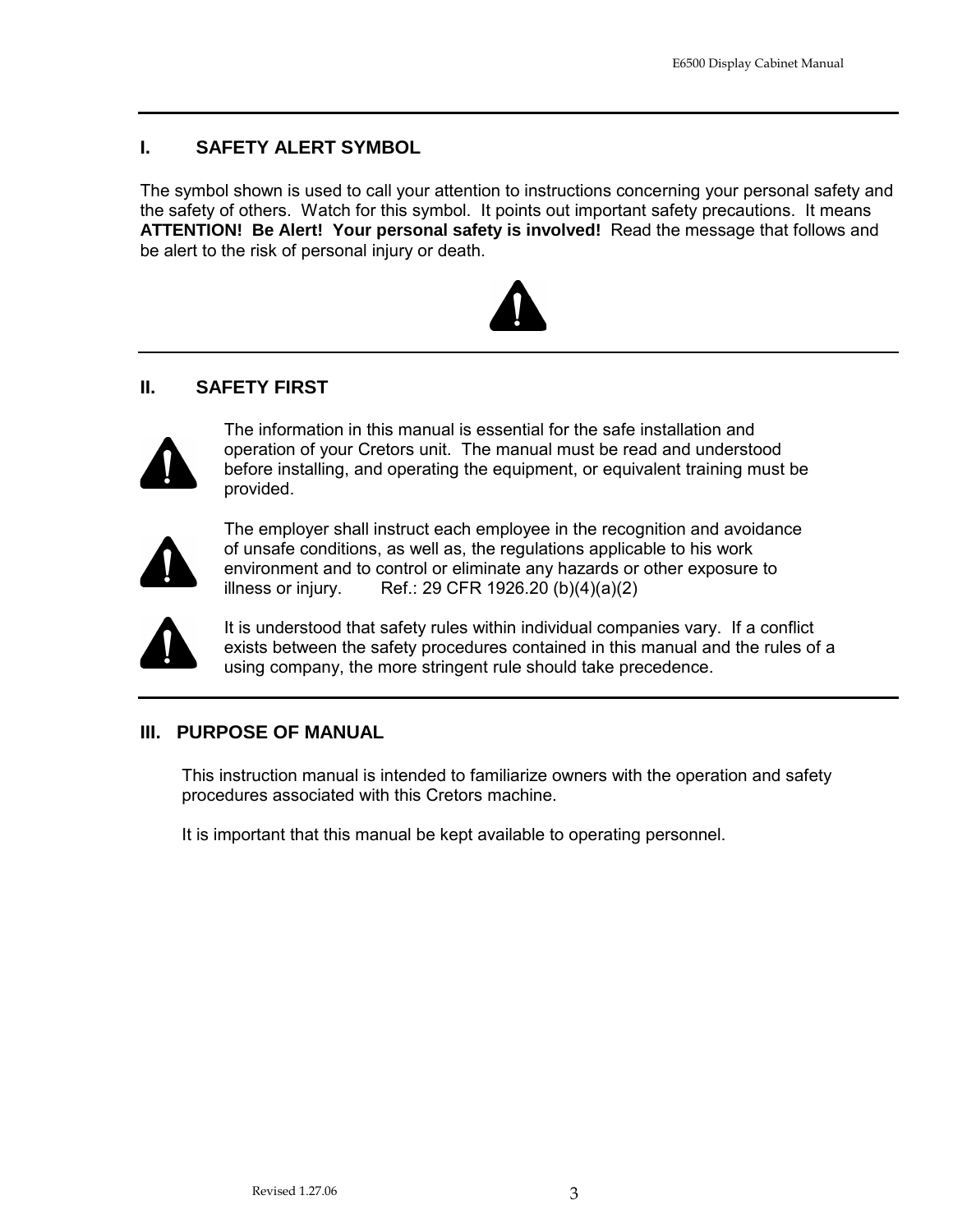### **IV. PRODUCT IDENTIFICATION**

#### CRETORS MAS GRANDE DISPLAY CABINET

| <b>MODEL</b> | <b>MODEL 6500 POPCORN DISPLAY CABINET</b> |  |  |  |  |  |  |  |  |  |
|--------------|-------------------------------------------|--|--|--|--|--|--|--|--|--|
| Electrical:  | 120Volt, 60 Cycle                         |  |  |  |  |  |  |  |  |  |
|              | 1050 Watts                                |  |  |  |  |  |  |  |  |  |
| Dimensions:  | 23in x 34.75in x 31in                     |  |  |  |  |  |  |  |  |  |
| Net Weight:  | 78 Lbs. (35.5 Kgs)                        |  |  |  |  |  |  |  |  |  |
|              |                                           |  |  |  |  |  |  |  |  |  |
|              |                                           |  |  |  |  |  |  |  |  |  |
| <b>MODEL</b> | <b>MODEL 6500 POPCORN DISPLAY CABINET</b> |  |  |  |  |  |  |  |  |  |
| Electrical:  | 230 Volt, 50/60 Cycle                     |  |  |  |  |  |  |  |  |  |
|              | <b>1050 Watts</b>                         |  |  |  |  |  |  |  |  |  |
| Dimensions:  | 23in x 34.75in x 31in                     |  |  |  |  |  |  |  |  |  |
| Net Weight:  | 78 Lbs. (35.5 Kgs)                        |  |  |  |  |  |  |  |  |  |

## **V. PRINCIPLES OF DISPLAY CABINET OPERATION**

#### **Theory and Observations of Display Cabinet Operation**

The Display/Warmer Cabinets hold nacho chips, popcorn, or other snacks to maximize the sell ability of snacks. Load and un-load product through the large doors on the unit's front for easy storage and retrieval of product. The unit features a corrosion-resistant design and tempered glass for easy cleaning; the surface will not scratch or discolor. The unit's door is easilyremovable, for cleaning. Rubber feet prevent skidding on counter top surfaces. The cabinet is provided with internal light, forced reticulating hot air and a heat pad to keep product warm.

### **VI. CONTROL SWITCH**

MAIN POWER SWITCH  $\blacksquare$  -Controls lights and cabinet heat.

### **VII. INSTALLATION INSTRUCTIONS**

#### **1. Location**

Choose a location for your Cretors Display Cabinet to maximize the ease of operation and maintenance procedures. Check your local building and fire codes for location restrictions.

#### **1. Power Supply**

Check the nameplate to determine the required power supply.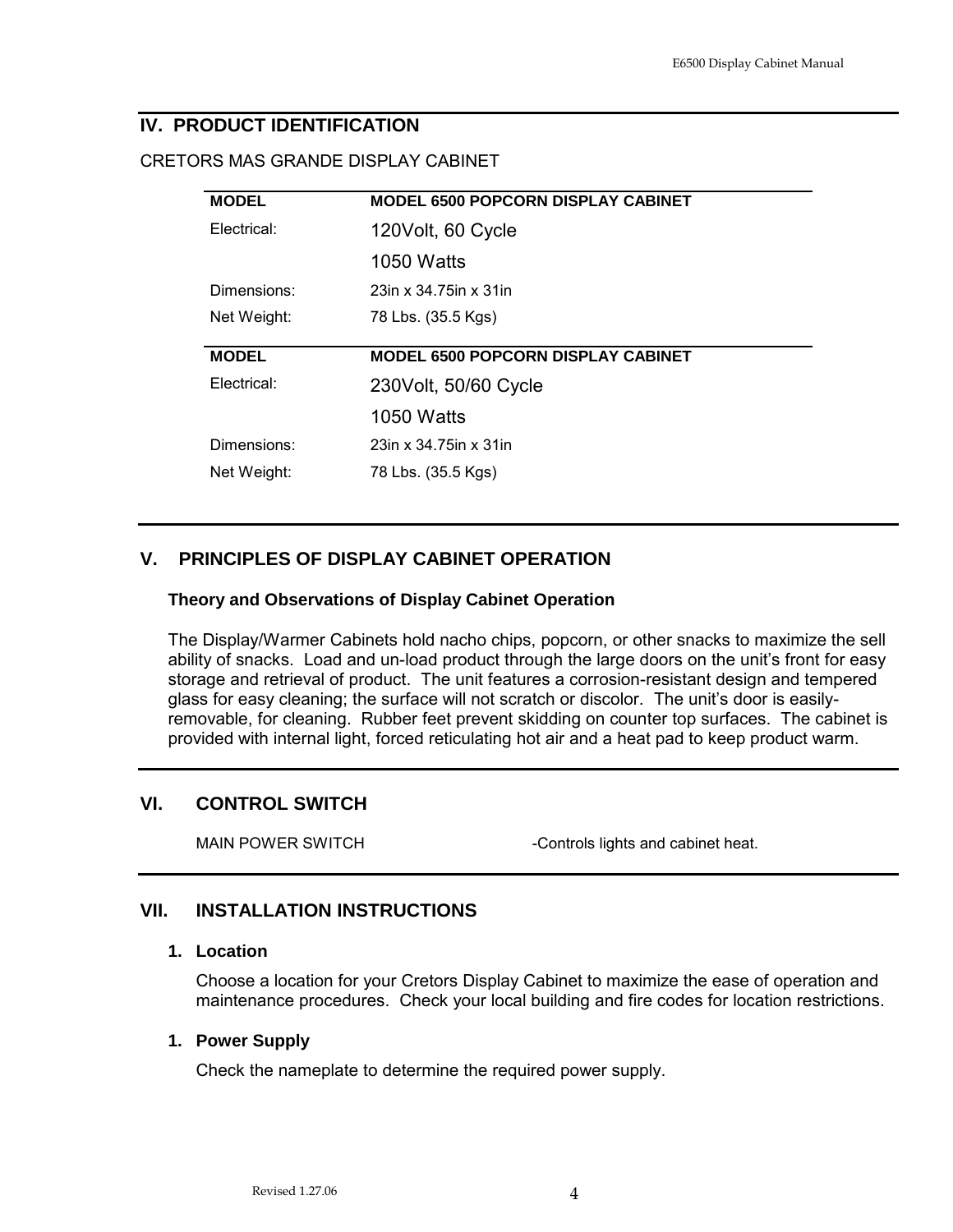

Connect your cabinet only to the correct power source.

Make certain the main power switch on the cabinet is in the 'OFF' position when plugging into power source.

## **VIII. OPERATING INSTRUCTIONS**



Do not attempt to operate your Cretors Display Cabinet until you have read and understood this manual. Failure to do so may result in serious injury or death.

Do not attempt to operate your Cretors unit unless the installation instructions have been strictly adhered to. Failure to do so may result in serious injury or death.

Do not use an extension cord.

- 1. Turn the display cabinet switch "ON" to turn on lights and cornditioner.
- 2. Fill containers as desired and place them on the display cabinet shelves.
- 3. Keep doors closed to keep products crisp and fresh.

This display cabinet uses a cornditioner system to keep the products crisp and fresh. Do not use display cabinet to hold any other products, especially potentially hazardous foods.



Operate your display cabinet only under sanitary condition (SEE SANITATION INSTRUCTIONS).

**For service technician**: Make sure the machine is unplugged. To replace the halogen bulb, remove the hardware, bracket and sign. Remove the bulb from the mounting bracket and pull out old bulb from the socket. Install new bulb by pushing bulb pins into socket, and inserting bulb back into the mounting bracket.

**For service technician**: Make sure the machine is unplugged. To replace the fluorescent bulb, remove the hardware, bracket and sign. Remove the bulb from the sockets by rotating and pull. Install new bulb by pushing bulb pins into socket and rotating.

## **IX. SANITATION INSTRUCTIONS**



Be certain the machine is turned off and the power is unplugged before sanitizing this unit unless a specific cleaning procedure requires power. Failure to do so could result in serious injury or death. Do not clean heated surfaces until they have sufficient time to cool. Failure to do so may result in serious burns or scalds.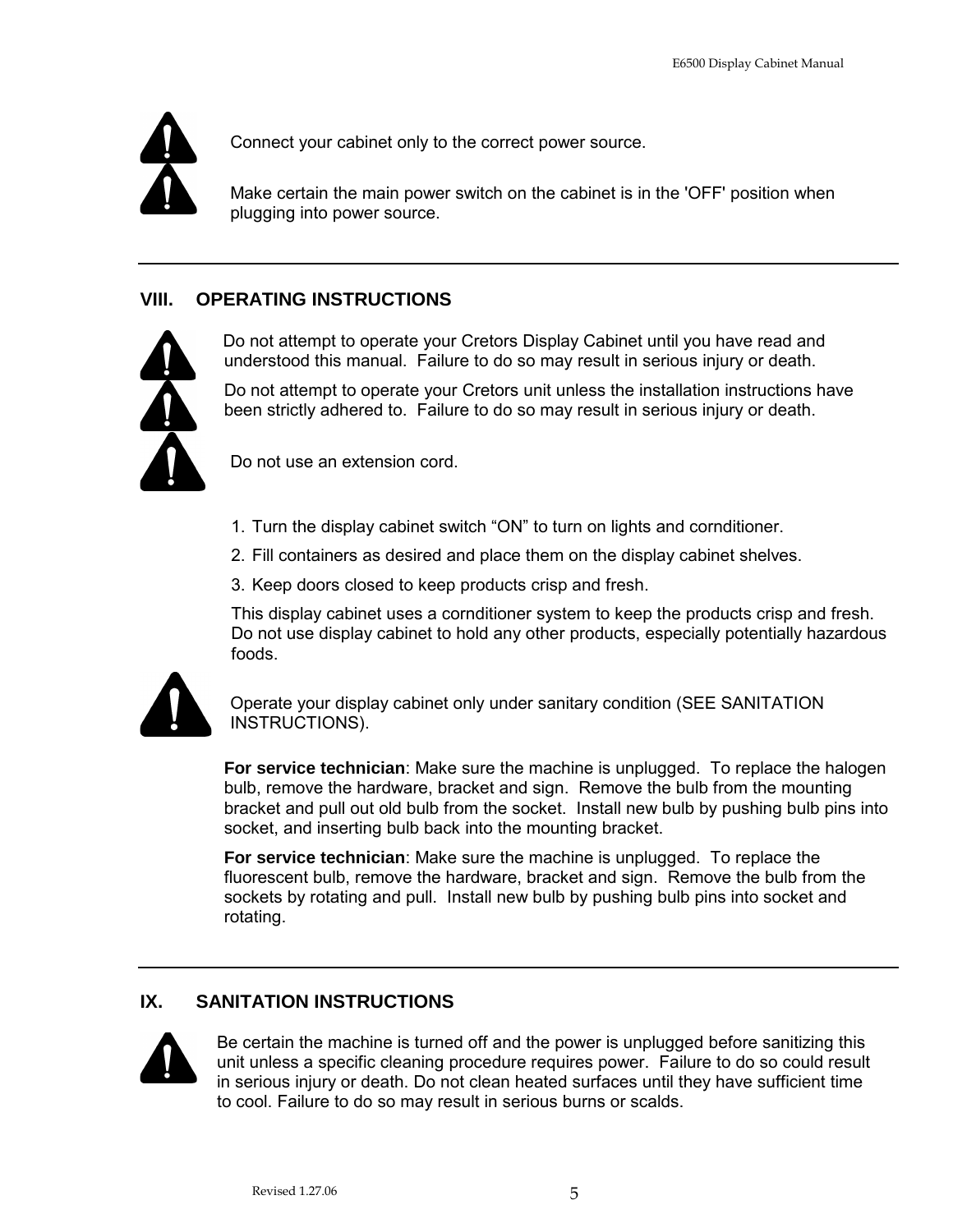

Do not immerse the unit in water. This will damage the electrical components, and may cause short circuits, resulting in an electrical shock hazard if power is applied. This unit should not be cleaned with a water jet.

- 1. After unit has been allowed to cool and has been unplugged, remove any excess product remaining in the bottom.
- 2. Remove shelves and all screen covers.
- 3. A good quality stainless steel cleaner is best for the metal.
- 4. Use a non-abrasive cloth and cleaning products that are non-corrosive, non-abrasive, and food safe.
- 5. Clean and rinse screens then sanitize.
- 6. Replace shelves, screens, and doors after clean and dry.

## **X. SERVICE INSTRUCTIONS**



Only a qualified person should perform the following diagnostic checks, and, if necessary, corresponding adjustments and repairs. Many of the following procedures may present an electrical shock hazard and can cause serious injury or death. Perform work only on de-energized circuits. Failure to do so may lead to electrical shock resulting in personal injury or death.

#### **A. Parts**

When ordering parts, refer to the recommend spare parts list included with this manual or wiring diagram. Always supply the serial number and model number of your unit.

#### **B. Check Unit Periodically**

Periodically check electrical switch and cord for signs of wear. Check all screws and rivets for tightness.

#### **C. To Access Electrical Components**

To access all electrical components, unplug power cord from outlet, and then lay unit on its side and remove the four screws from the bottom cover, exposing heating element, switch, and wiring. **THIS UNIT IS NOT FUSED.**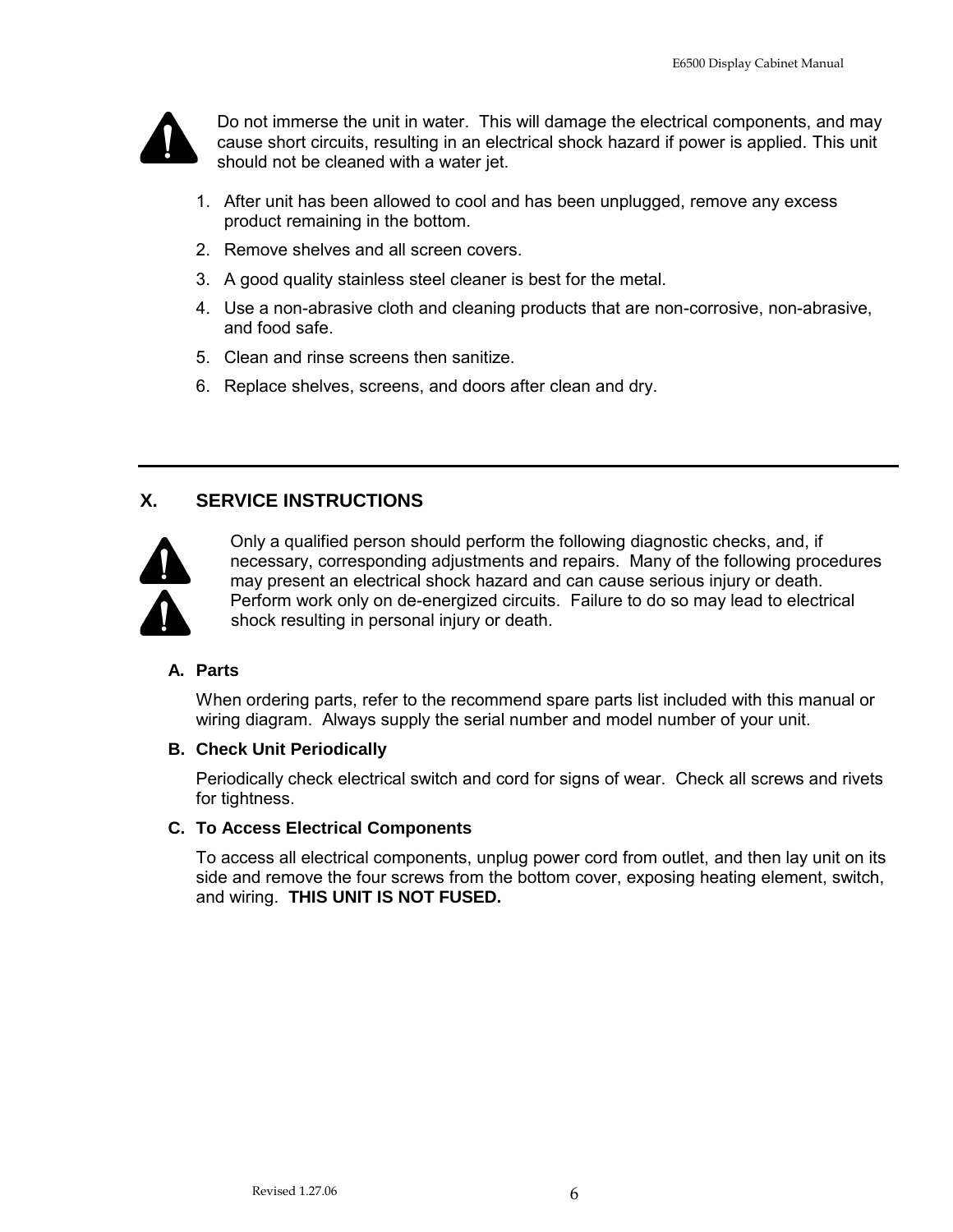#### **XIV. Miscellaneous Information**

This unit is not intended for use by persons (including children) with reduced physical, sensory or mental capabilities, or lack of experience and knowledge, unless they have been given supervision or instruction concerning use of the appliance by a person responsible for their safety.

Children should be supervised to ensure that they do not play with the appliance.

If the supply cord is damaged, it must be replaced by the manufacturer, its service agent or similarly qualified persons in order to avoid a hazard.

If you have questions regarding the operation, cleaning or warranty of your unit, contact your local distributor or the Customer Service Department at C. Cretors and Company at (800) 228-1885.

Cretors guarantees this unit to be free of defects in parts, materials and workmanship for two years. Please fill out the factory registration card and return it to the factory to activate your warranty.



*C. CRETORS AND COMPANY 176 MITTEL DRIVE WOOD DALE, IL 60191 PHONE (800) 228-1885 FAX (847) 616-6970 WEBSITE:* http://www.cretors.com *Email:* postmaster@cretors.com